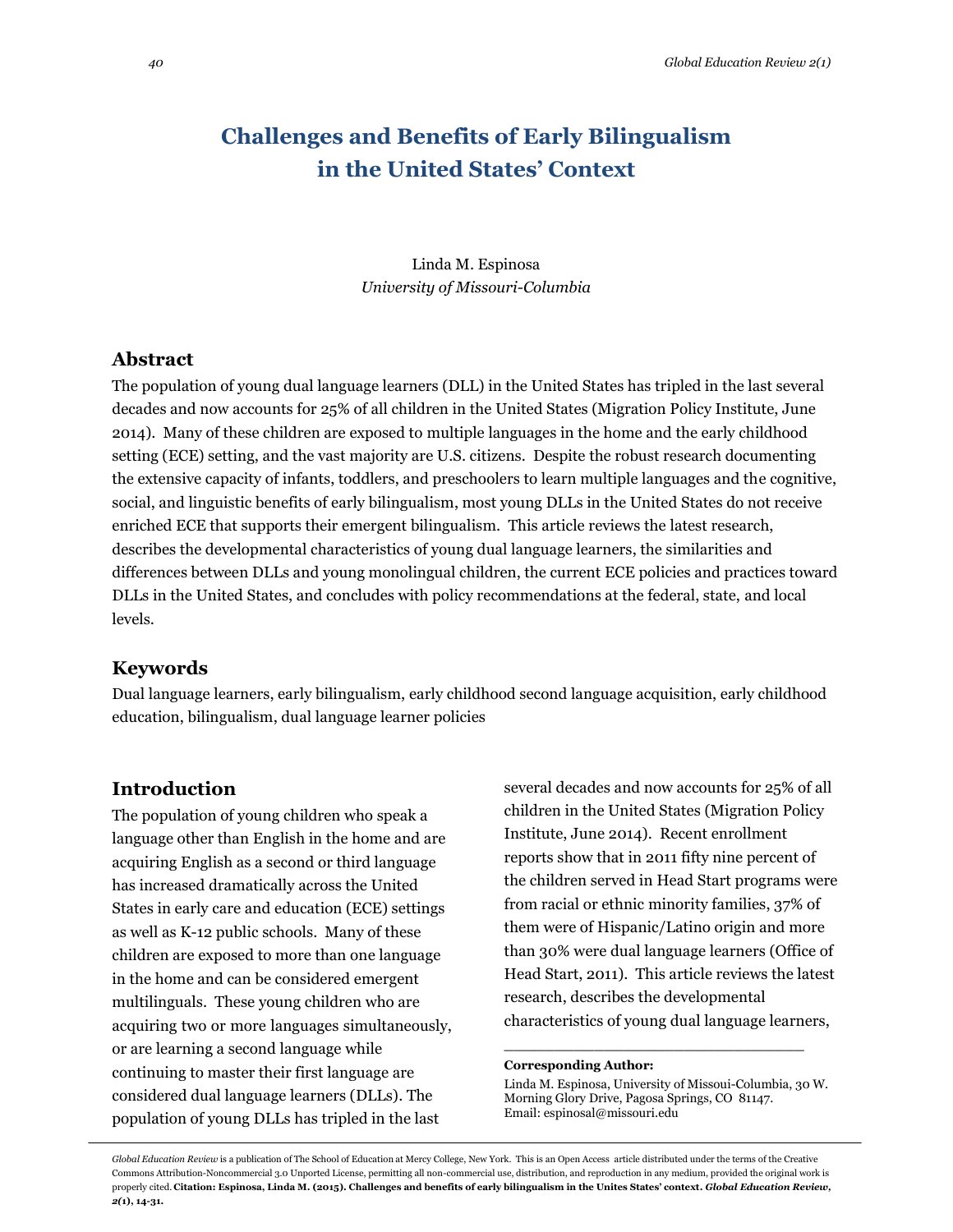the similarities and differences between DLLs and young monolingual children, and the current ECE policies and practices toward DLLs in the United States. It concludes with policy recommendations at the federal, state, and local levels.

Throughout all phases of their educational experiences, from preschool to school entry and K-12 schooling, the educational achievement of DLLs has historically lagged behind their native English-speaking peers (Espinosa, 2010; Rumberger & Tran, 2007). A large proportion of young DLLs are from immigrant families, and children with immigrant parents are much more likely to experience poverty (40%) than children in the United States in general (20%) (Hernandez, Denton, & McCartney, 2009). Recent studies have suggested that high-quality ECE experiences may be especially beneficial to DLL children's school readiness (Magnuson & Waldfogel, 2005).

Fortunately, during the past decade, there has been an explosion of research findings that provide a scientific basis for designing expectations, program approaches, and assessment procedures that support the development and school achievement of young DLLs. We now know more about how the development of DLLs is similar to and distinct from monolingual children, and we have an emerging knowledge base about effective instructional and assessment approaches. At this point in time, we are experiencing both a dynamic shift in the demographics of our youngest Americans as well as an expanding scientific basis for designing responsive and appropriate early learning environments.

Young dual language learners represent multiple language groups, diverse cultural backgrounds, a wide range of family circumstances, and many different countries of origin; this group of children and families are very diverse (Winsler, Burchinal, Tien, Peisner-Feinberg, Espinosa & Castro, 2014). However, all young DLLs have one thing in common—they

are challenged with mastering the linguistic components of several different language systems during a period of rapid overall development. While some ECE professionals maintain that mastering the fundamentals of more than one language during the critical early years is overwhelming for many children, current research suggests that, in fact, all children—even those with special needs—are capable of learning multiple languages from their earliest months of life, and this language challenge benefits DLLs in multiple ways.

## **United States' Context of Development for Young Dual Language Learners**

In the United States three federal programs fund most of the nationally subsidized services to young children: the Child Care and development Block Grant (CCDBG), Temporary Assistance for Needy Families (TANF), and Head Start. States also invest in CCDBG and in some cases in prekindergarten and Head Start, including Early Head Start programs which serve children from birth to age three. CCDBG provides child care assistance to low-income families and requires state matching and maintenance of effort (MOE) funds. Individual states are permitted to spend TANF funds directly on child care assistance and/or transfer up to 30 percent of their grant to CCDBG. State TANF MOE funds may also be spent on child care. Head Start is the primary comprehensive early education program for poor children in the United States. It served about 1.1 million children and invested approximately eight billion dollars in 2012 for early educational services. The comprehensive services provided by Head Start include health, nutrition, social, and other services determined to be necessary by family needs assessments. It has been estimated that this patchwork of federal programs serves less than 50% of the low-income children in the United States who are eligible for and would benefit from high quality ECE services (Schmidt, Matthews, Smith, & Robbins, 2013).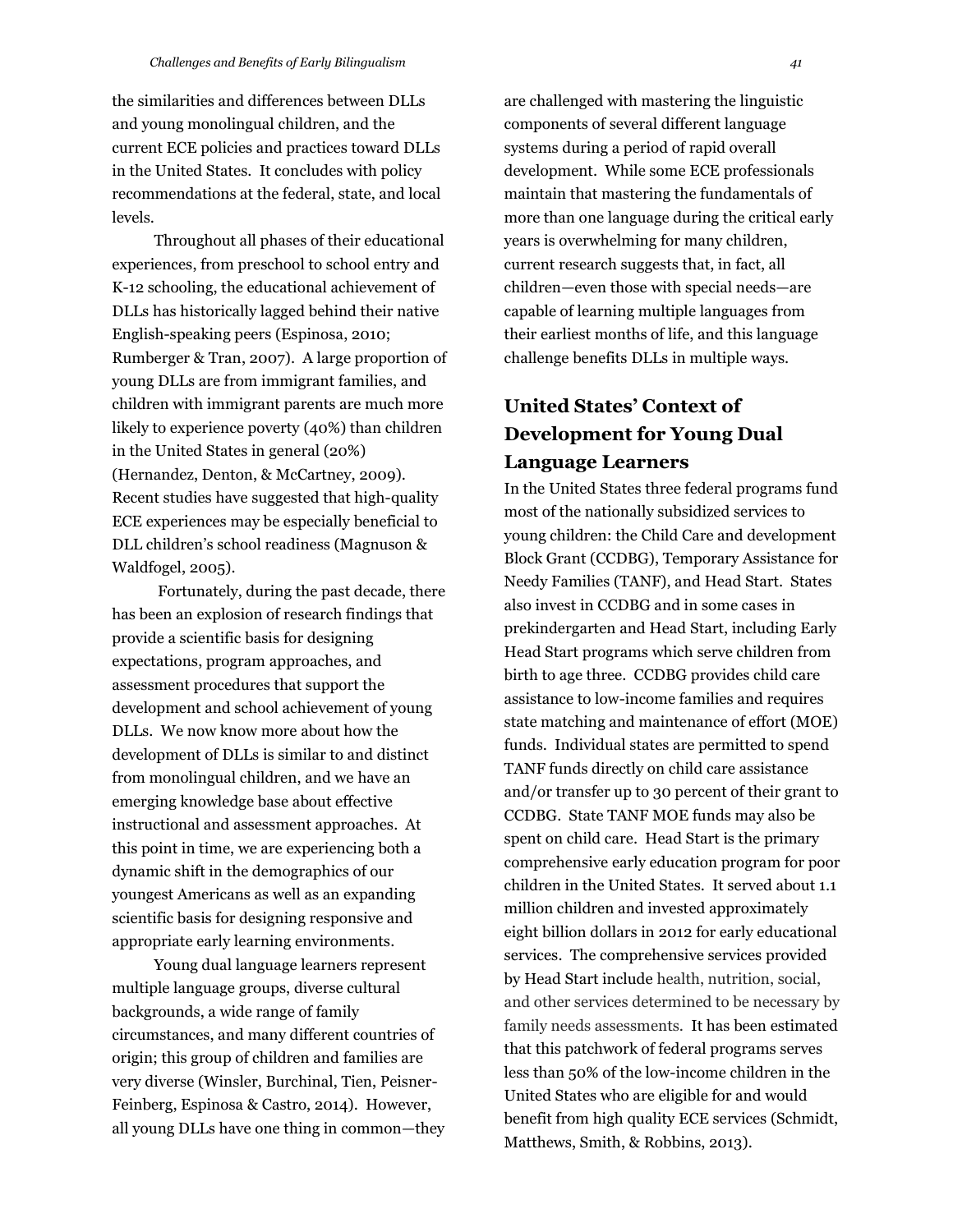In addition to the federal investments, 40 states fund pre-kindergarten programs that provide educational services to an additional 1.3 million children representing expenditures of more than 5.1 billion dollars. These programs provide services to 28% of all four year olds and 4% of all three year olds across the 50 states. In the United States, children with parents who are more educated are much more likely to attend state supported pre-kindergarten programs than those children whose parent did not complete high school (NIEER, 2012)<sup>1</sup>. Further, Latino and Pacific Islander children have the lowest participation rates and only a minority of state pre-kindergarten programs in the Unites States have been judged to be of high quality (NIEER, 2012).

In the United States, where a child lives, as well as his family background, is closely associated with ECE participation. Children in Washington D.C., Florida, Oklahoma, or Vermont, are very likely to have public ECE programs available, while children in Montana, Wyoming, or Utah, have no access to statefunded pre-kindergarten programs because these states don't fund public pre-kindergarten programs. Federally funded programs for lowincome children and their families such as Head Start or CCDBG may be available in these states. In addition, states vary enormously in their adherence to high quality standards; only a few states provide sufficient funding to implement programs that require highly qualified teachers and assistant teachers, as well as regular program monitoring and program assistance to ensure consistent quality.

#### **Socio-Cultural Context for Dual Language Learners**

As DLL children and families represent many different social, cultural, and linguistic backgrounds, there are important socio-cultural differences within the DLL population that influence development across all learning domains. For example, in the United States,

children in a bilingual home, are likely to have parents without a high school education, are likely to be growing up under economic adversity, and are likely to be raised in specific cultural contexts that may differ from mainstream U.S. norms. (Castro, Garcia, Espinosa, Genesee, Gillanders, Hammer, LaForett, Peisner-Feinberg, Tabors, under review). In addition, it has been found that children with immigrant parents (who are more likely to speak a language other than English in the home) are more likely than those with United States-born parents to live in two-parent families (Hernandez and Napierala, 2012); immigrant mothers are more likely to be married, less likely to be depressed, and more likely to have larger families than nonimmigrant mothers (Mistry, Biesanz, Chien, Howes, & Benner, 2008). These socio-cultural factors represent a constellation of strengths and potential risks for children growing up with more than one language in the United States and need to be considered when designing specific educational services.

Children being raised by foreign-born parents or those whose dominant language is not English also experience unique cultural, linguistic, and parenting contexts that influence their development and kindergarten readiness (Castro, et al., under review; Perreira, Chapman, & Stein, 2006; Winsler et al., 2014). For example, young children with balanced bilingual abilities have shown some advanced linguistic, cognitive, and social-emotional skills during the preschool years (Castro & Espinosa, 2014; Espinosa, 2013). In order to design the most responsive and linguistically enriching early learning experiences for young DLLs, it is important for ECE providers to have a good understanding of the unique contexts that shape the development of dual language learners and in which ways they differ from those of monolingual children.

In the United States, for most young children from cultural and language minority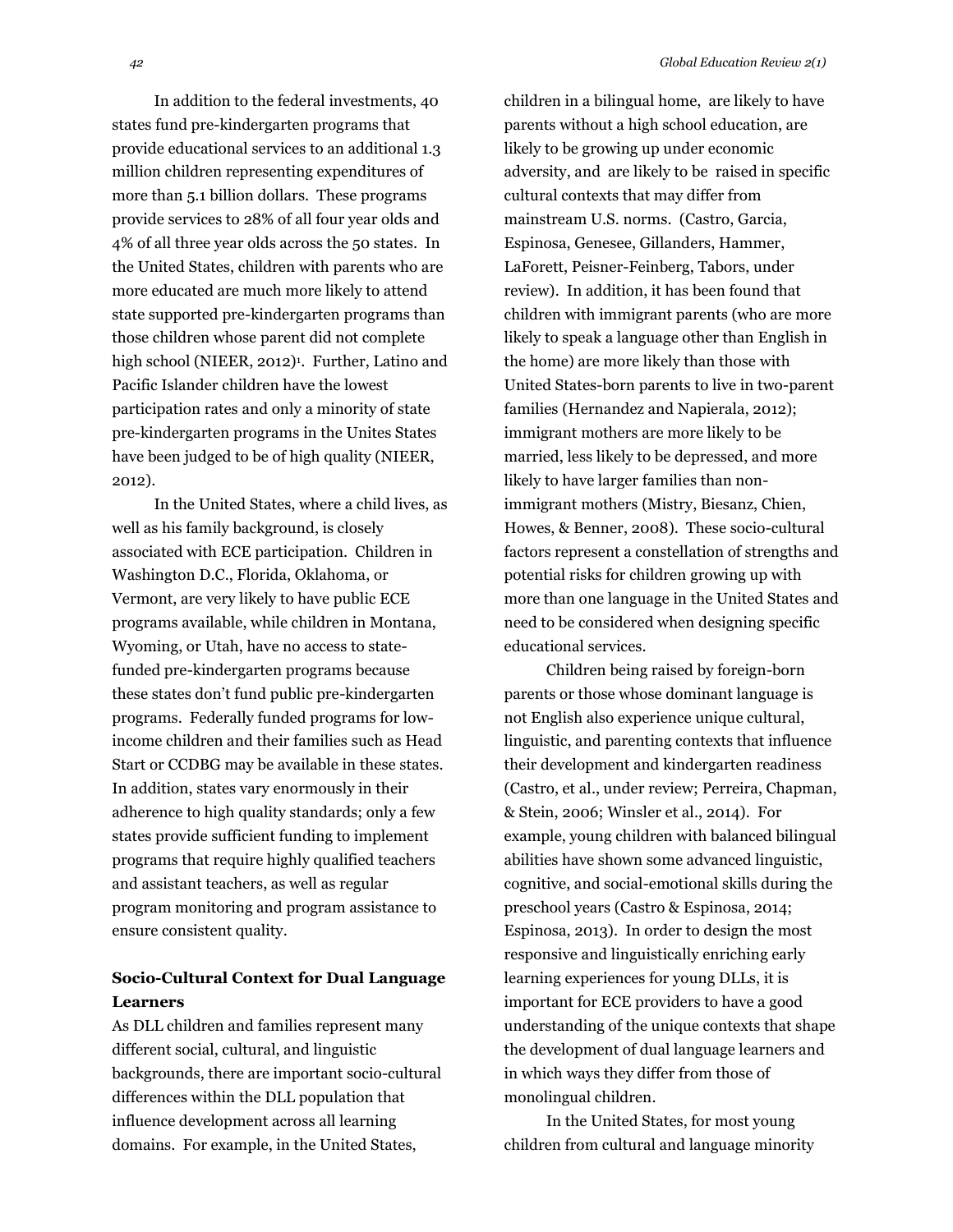families, growing up with more than one language is associated with low performance on assessments of cognitive development and academic achievement. National statistics and evaluation studies in the United States, for example, indicate that children of immigrants, who are dual language learners, enter kindergarten with academic deficits and often have lower school achievement than those who are native English speakers (Garcia & Frede, 2010). However, the vast majority of these assessments and academic achievement measures are administered only in English without considering knowledge or skills in languages other than English, or ways of demonstrating knowledge that may be culturally embedded. Unfortunately, the confounding effects of poverty and minority status are rarely disentangled from language status so it is often impossible to determine if the lower achievement of DLLs is due to the corroding effects of chronic poverty or more directly related to English language skills.

In addition, much of the current research does not address the complexity of the developmental context of DLLs or offer comprehensive solutions that recognize and build on the potential linguistic, cultural, or social strengths of early bilingualism. Recent comprehensive reviews of the literature conducted by the Center for Early Care and Educational Research - Dual Language Learners (CECER-DLL) and other recent reviews have revealed limitations in the extant research (CECER-DLL, 2011; Garcia & Nañez, 2011). Much of the existing research focuses on the differences between DLL and non-DLL populations from a deficit perspective and fails to offer developmental frameworks based on normative developmental pathways of young DLLs. Therefore, findings most often point to deficits in the achievement of DLLs when compared to native English speakers and recommendations are focused on interventions to help them *catch up* (Castro et al., under

review). In contrast, what we need now in the United States is to re-examine the science of early bilingualism, recognize the unique developmental contexts and characteristics of young DLLs without concluding that these differences are deficits, and design instructional and assessment approaches that are responsive to the needs and emerging potentials of young children from linguistically and culturally diverse backgrounds.

#### **The Science of Early Bilingualism**

New noninvasive brain-imaging techniques are allowing researchers to study how the bilingual condition changes brain functioning. For example, magnetoencephalography (MEG) is currently being used to study language processing of infants and toddlers. This neuroimaging technique has high operating costs, but is ideally suited to studying language processing because it yields precise data on neural responses to language stimuli, exactly *when and in what order* specific aspects of language knowledge are accessed, as well as *where* or in which parts of the brain neural activity occurs. This advanced method of studying how the human brain processes language during the earliest years is providing insights on how specific experiences with more than one language influence the organization of the language processing systems of young DLL brains (Conboy, 2013).

Based on this recent research from cognitive neuroscientists, we now know that from the earliest days of life human babies have an extensive and innate capacity to hear, process, and learn multiple languages. In fact, even the youngest babies are able to sort the unique phonology (or sounds) of each language perceived into separate language categories, and by the preschool years bilingual children are skilled in interpreting contextual cues to direct their utterances in the appropriate language to the appropriate person (Byers-Heinlein, Burns,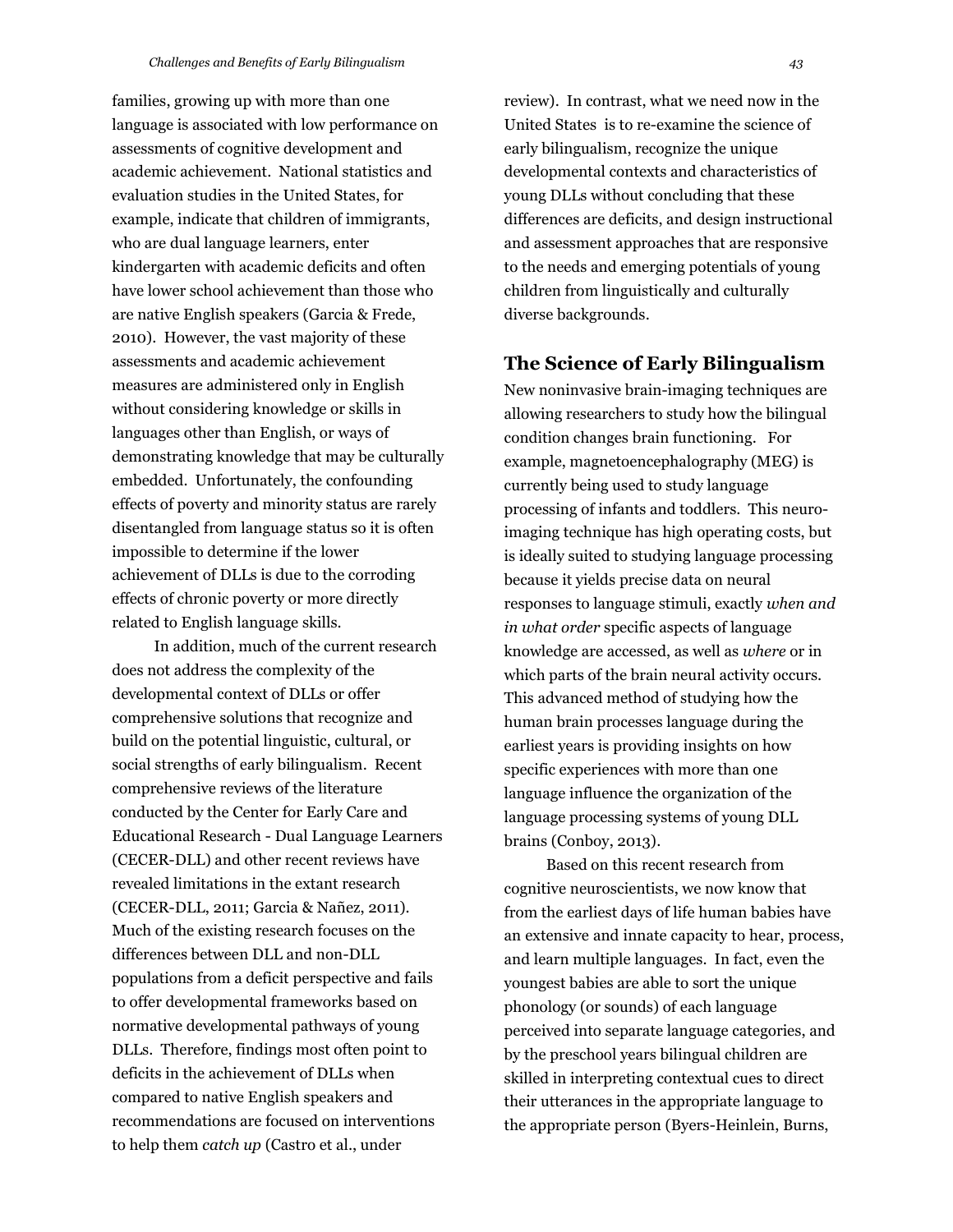& Werker, 2010; Kuhl, Stevens, Hayashi, Deguchi, Kiritani, & Iverson, 2006). Additional research has concluded that during the last trimester of pregnancy, fetuses are actively processing the unique characteristics of different languages and beginning to make distinctions among them (Conboy, 2013).

There is widespread agreement in the scientific community that as infants are exposed to two languages and developing their bilingual abilities, they are developing two distinct but connected linguistic systems. It appears that all infants, even those with special needs, have the innate ability to learn multiple languages and that the early years are an ideal time to acquire multiple languages (Conboy, 2013).

Petitto and colleagues (2012) in a series of studies focused on young bilingual children found that bilingual infants (10-12 months old) demonstrated enhanced brain plasticity and increased language processing skills. These groundbreaking studies show that

experience with two linguistic systems, no matter how short and regardless of the language pairs involved, changes the way in which language is organized in the brain. Furthermore, these functional brain changes are present very early on, after only limited bilingual experience, suggesting that setting up representations in two linguistic systems through exposure to two languages, and not only language production, drives functional plasticity in bilingual children. (Barac, Bialystok, Castro & Sanchez, 2014 p. 13).

## **Cognitive Development of Dual Language Learners**

Very young children who are exposed to more than one language during the earliest years experience certain cognitive enhancements that are discernable as early as seven months of age (Barac, et al, 2014; Sandhofer & Uchikoshi, 2013). Recent scientific studies have found that bilingual infants as young as seven months of age demonstrated superior mental flexibility when presented with shifting learning tasks;

when compared to monolingual infants, bilingual infants were able to quickly respond to a switch in learning conditions and change their responses. Many of the studies of this bilingual advantage have focused on infants' ability to process and discriminate different speech sounds, which suggests that young bilingual infants may have enhanced attention during speech processing. This particular skill, the ability to inhibit previous learning when conditions change, is usually considered one aspect of executive functioning and is an essential component of school readiness.

Early bilingualism has also been associated with other aspects of executive function abilities, for example, working memory, inhibitory control, attention to relevant vs. irrelevant task cues, as well as improved language skills (Sandhofer & Uchikoshi, 2013). As stated above, executive function skills have been identified as foundational to kindergarten readiness and academic success (Espinosa, 2013). As infants mature into preschoolers, these advantages in executive function abilities become even more pronounced, especially in tasks that require selectively attending to competing options and the ability to suppress interfering information (Sandhofer & Uchikoshi, 2013).

These cognitive advantages to early bilingualism have been found across multiple language combinations as well as across socioeconomic status (SES) and ethnic/cultural groups. An important finding across studies is that these cognitive advantages have been associated with balanced bilingualism. Those children who demonstrate roughly equal abilities in each of their languages show greater advantages than those who are unbalanced, or more dominant in one language. Thus, in order to understand the cognitive and linguistic abilities of young DLLs, ECE providers will need to consider the amount and quality of DLL,s exposure to each language (Barac et al, 2014).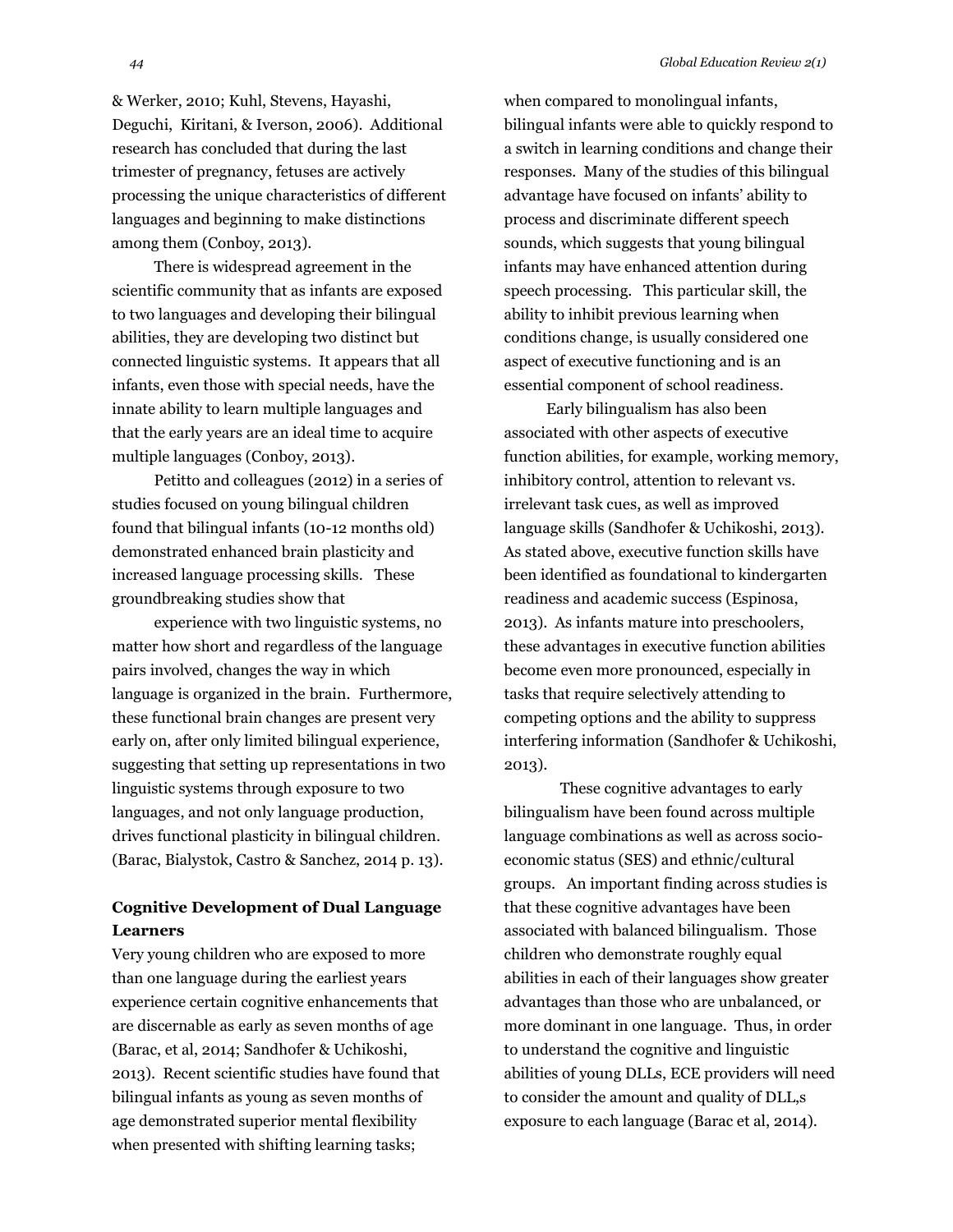### **Language and Literacy Development of Young Bilingual Children**

Infants' earliest language learning exposure begins by attending to the sounds of their mothers speech even before birth, during the last trimester of pregnancy. (Byers-Heinlein, Burns, & Werker, 2010). They rapidly continue to learn about the sounds of speech and features of language through all their language interactions, in the home, in the community, with adults, with peers, and in their ECE settings. These early language learning environments can vary tremendously, from all interactions at home in their non-English language and incidental English exposure in the community to English exposure at home form older siblings and dual language instruction in a formal ECE program. Thus, the amount of exposure to English can vary enormously across settings from almost none to all language interactions conducted in English. These earliest language learning opportunities are important for ECE providers to understand, as both the amount of exposure to and opportunity to learn a second language contribute to the overall language development of young bilingual children (Castro et al., under review). All young children in bilingual environments have the potential to become fully bilingual (i.e., learning two languages at the same time, and developing a similar levels of proficiency in each language), (Albareda,-Castellot, Pons, & Sebastián-Gallés, 2011; Pearson, Fernandez, Lewedeg, & Oller, 1997), however, successfully becoming a balanced bilingual will require sufficient exposure and high quality learning opportunities in both languages.

Although we know that emergent bilingual children require sufficient exposure in both languages to achieve proficiency and to experience the bilingual advantages described above, in the United States this is rarely the case (Hoff et al., 2012; Marchman et al., 2004). A secondary analysis of the Early Childhood Longitudinal Study, Birth Cohort (ECLS-B)

conducted by the CECER-DLL indicated that in the United States DLL infants and toddlers are more likely to be in bilingual care when they are 9 months old, less likely at 24 months and unlikely to receive bilingual ECE services once they are 52 months of age, when they are more likely to attend center-based ECE (Espinosa, Burchinal, Tien, Castro, Peisner-Feinberg & Winsler, 2013). This large nationally representative study shows that in the United States young dual language learners who attend ECE programs have fewer opportunities to develop proficiency in both of their languages as English-only instruction is the most common language offered in preschools. This means that young emergent bilingual children in the United States are unlikely to benefit from the cognitive advantages of balanced bilingualism.

## **How are Dual Language Learners Similar to and Different from Monolingual Children?**

As the population of young children who speak a language other than English in the home and are acquiring English as a second or third language continues to increase across the United States there has been a corresponding explosion of research findings on the specific developmental characteristics of DLLs. These recent research findings provide a scientific basis for designing expectations, program approaches, and assessment procedures that support the development of young DLLs. We now have a better understanding about the development of DLLs as well as how DLLs' development is similar to and different from monolingual children. There is also an emerging knowledge base about effective instructional design and assessment approaches for DLLs.

Some features of DLLs' language development may look like speech or language delays. (Sandhofer & Uchikoshi, 2013). The ongoing challenges of processing more than one language and frequently switching between languages results in a different set of language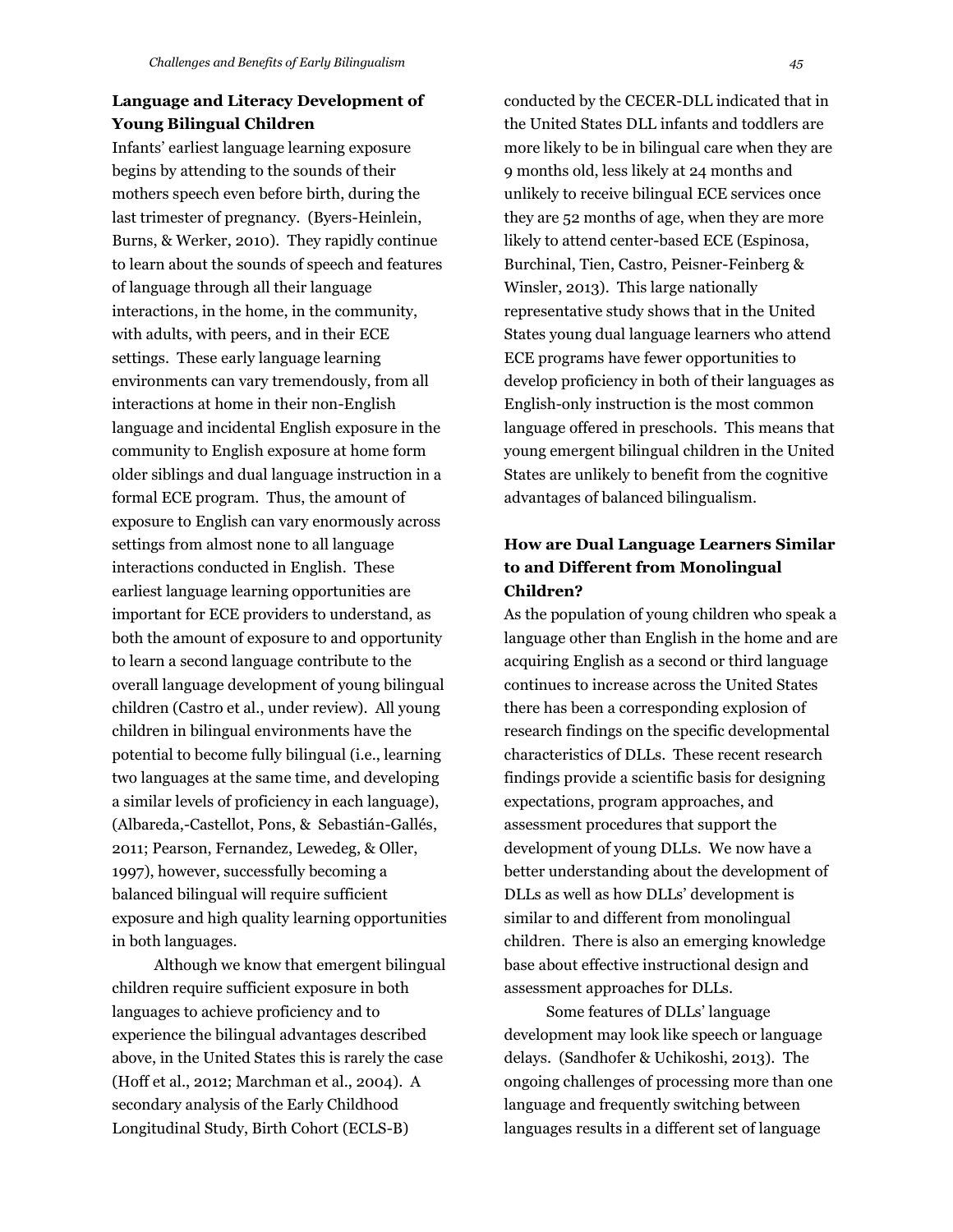and cognitive strengths and needs for bilingual children than those of monolingual children. (Conboy, 2013). Young children who are learning through two languages initially make slower progress in each of their languages than monolingual children (Sandhofer & Uchikoshi, 2013). In addition, they typically have smaller vocabularies in each of their languages than monolingual children, but their total vocabulary size (the sum of what children know in both languages) is frequently similar to monolingual children (Espinosa, 2015). Young DLLs also take longer to recall words from memory and have lower scores on verbal fluency tasks, as their language processing is more complex than that of monolingual children (Petitto et al., 2011). Most often these differences are temporary and disappear as young DLLs become more proficient in both of their languages (Conboy, 2013).

These are some of the more salient and well-documented differences between DLLs and monolingual children, however, it is clear that the experience of being systematically exposed to more than one language during the early years will influence many aspects of cognitive and linguistic development. These early differences in language exposure for DLLs result in unique neural connections and pathways that permanently affect the very basic architecture of their brain development (Conboy & Kuhl, 2011). It is important to remember that these documented differences in the language and early literacy skills of young DLLs are just that differences and not delays! They are a byproduct of the challenges of hearing, processing, and making meaning from multiple language systems during the early childhood years.

These findings underscore the need for early care providers to understand the challenges a young dual language learner experiences when processing language, particularly the non-dominant language, and the need to allow sufficient time for the child to come up with a response. Wait time is

important for all children, but critical for young dual language learners.

## **Importance of Supporting both Languages**

As mentioned above, very young children have the capacity and, indeed are neurologically prepared to learn more than one language—and they gain cognitively from managing the linguistic processing required when becoming bilingual. However, frequently when very young children are exposed to English in the United States' ECE context for significant amounts of time, they shift their dominant language to English. DLL preschoolers who attend Englishdominant ECE programs often quickly start to demonstrate a preference for using English and become disinclined to continue to use their home language in preschool and in the home (Espinosa, 2010). This outcome has been discussed by researchers as first language loss, or a subtractive language experience; in many early care settings in the United States, young dual language learners show first language loss as they become more proficient in English, given children's limited or non-existing exposure to and use of their first language. As stated by Conboy  $(2013), \ldots$  it is important for practitioners to look at the long-term outcomes of those effects, and also to consider children's experiences with both of their languages instead of only focusing on whether second language performance matches that of native speakers" (p. 36). Thus, in the United States, increased attention must be given to both English language development as well as to continued home language development in order to facilitate both the cognitive, social, and linguistic benefits of early bilingualism as well as to promote school readiness goals.

To summarize, learning a second language during the preschool years--- typically English in the United States-- should not come at the expense of continued first language development. Research highlights the importance of sufficient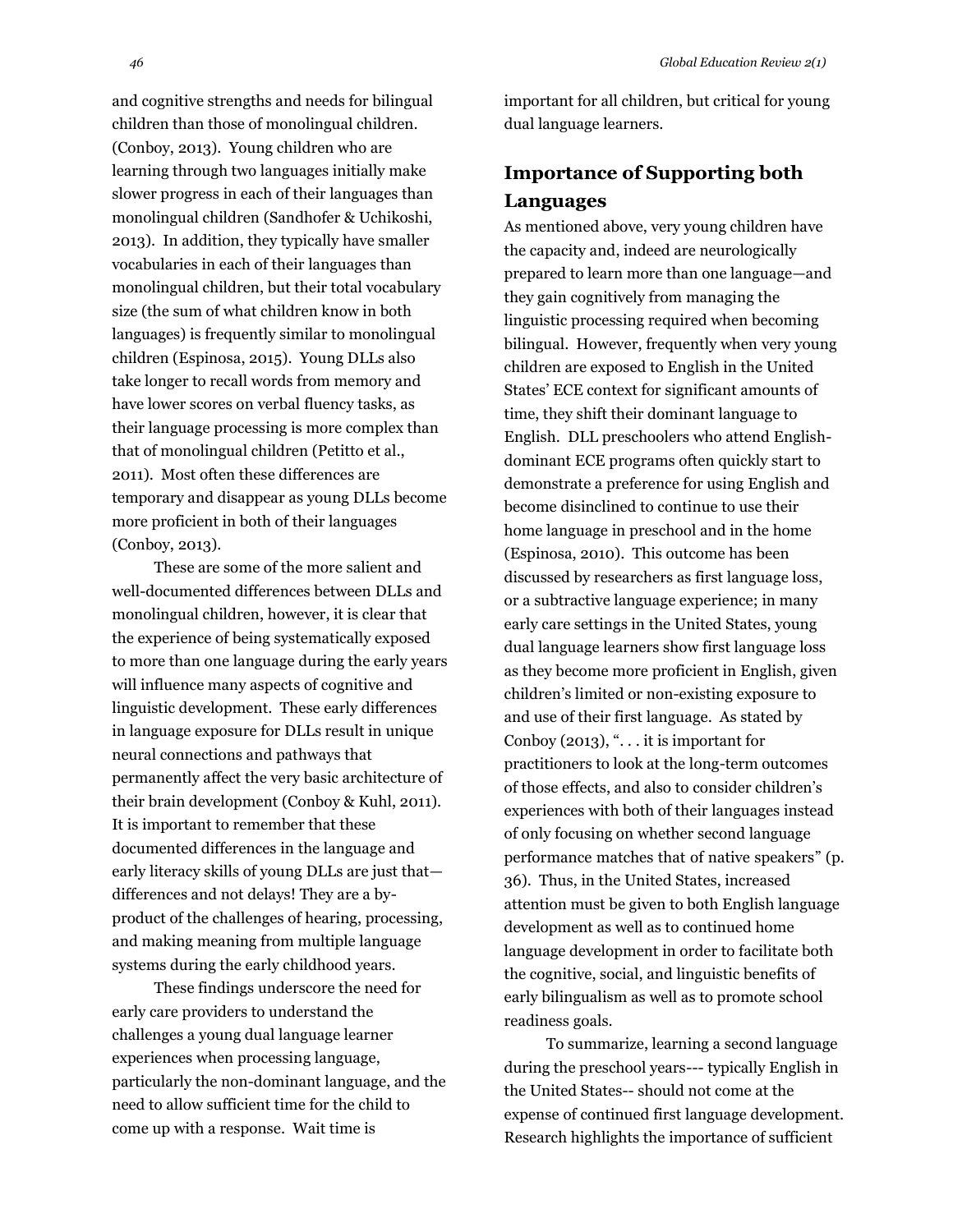exposure to both languages in order to reap the benefits of bilingualism.

Frequently, in the United States, educators voice the concern that spending time in any language other than English during the preschool years may delay the acquisition of English or interfere with school achievement (Espinosa, 2013). Teachers and school administrators often think that they can accelerate English acquisition by early English immersion. However, many studies have shown that DLLs can successfully learn two languages, and do not need to give up their home language in order to learn English if that is the goal of the preschool program. There are also promising approaches to promoting English acquisition while also supporting home language maintenance that can be implemented by all ECE teachers (Espinosa, 2015). It is possible for all ECE staff to enhance the language acquisition of dual language learners by adapting instruction to include use of the home language and employing specific strategies that promote English language development. Some of these strategies include active engagement of family and community members to present and support lessons in the home language, making sure there are materials in each language as well as incorporating stories and content that is culturally familiar to the children (Conboy, 2013; Espinosa, 2015).

In addition to the benefits of knowing two (or more) languages, there are other reasons for supporting DLLs' home language development. Children who become proficient in more than one language experience the advantages described above as well as certain social and economic advantages well into adulthood. In addition, there are developmental risks associated with loss of a child's first language. Children who do not develop and maintain proficiency in their home language may lose their ability to communicate with parents and family members and risk becoming estranged from their cultural and linguistic heritage. Dual language learners who are proficient in their first language are able "to establish a strong cultural identity, to develop and sustain strong ties with their immediate and extended families, and thrive in a global multilingual world" (Espinosa, 2006, p. 2). Thus, there are compelling reasons to actively support the development of young DLLs' first language as well as the acquisition of English.

In the United States the approach of systematically promoting the acquisition of English during the early years while also attending to the maintenance of a child's first language is often described as an *additive* approach to second language acquisition. In this approach English is not thought of as a replacement of the home language, but as an addition to a primary language that is important for DLLs overall development and future success. The research described above, both the cognitive neuroscience and the educational research, fully support an additive approach—almost all young children are capable of *adding* a second or third language during the preschool years and this multilingual ability confers long-term cognitive, cultural, and economic advantages. Finally, it is becoming increasingly clear that the first six years of life are an ideal time for children to acquire a second language, as it is the critical period for language development; it is the period when all young children are actively attending to the sounds, grammar, and meanings of language. Thus, there are many compelling reasons to give young DLLs opportunities to develop high levels of proficiency in both of their languages because the advantages are significant and life-long.

## **Current Policies and Practices for Young Dual Language Learners in the United States**

In the United States the important elements of high quality early childhood programs that serve monolingual English speakers have been extensively studied over the past 30 years. Findings from this extensive research conducted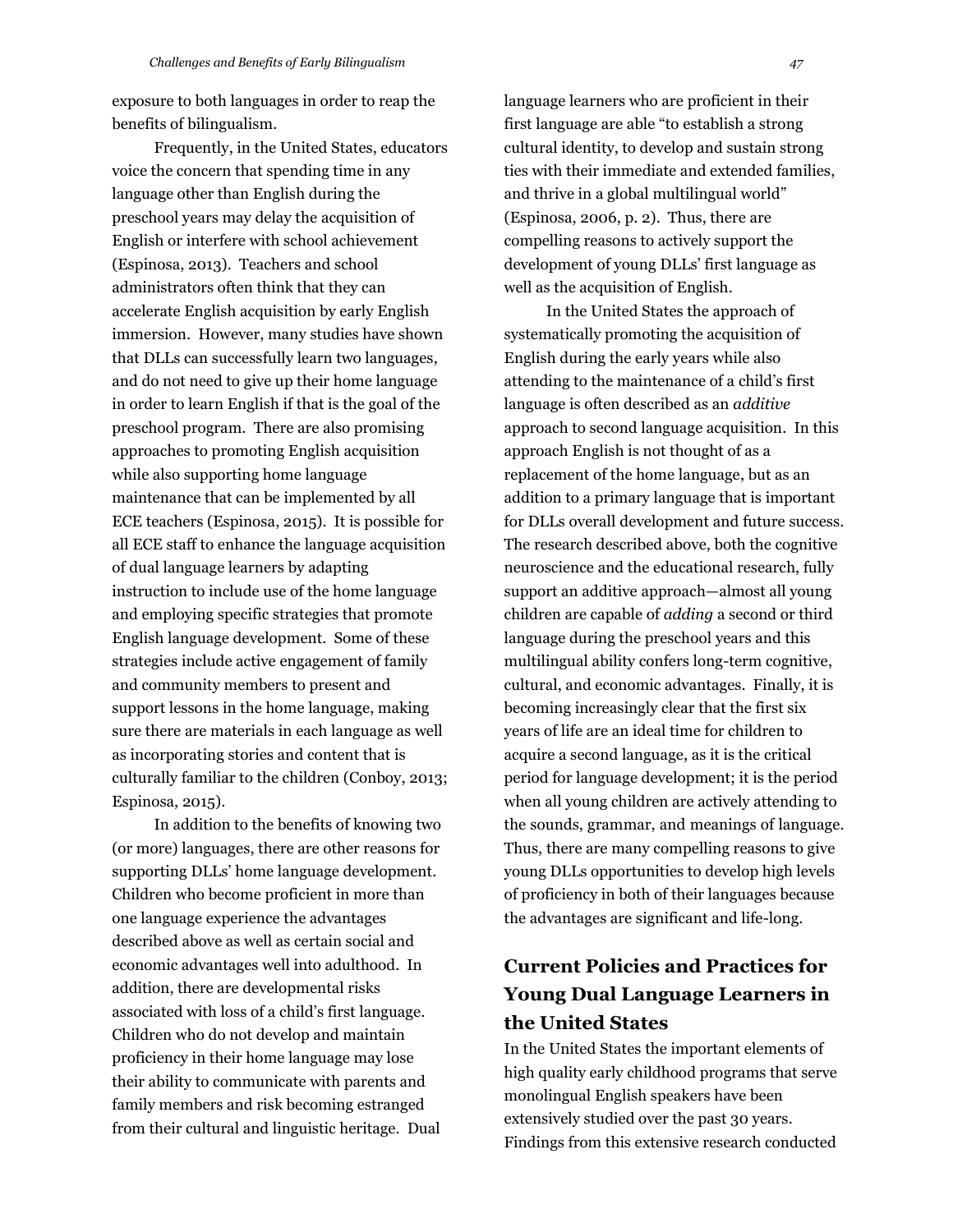with monolingual children have formed the basis for state early learning standards across the United States, assessment tools, as well as classroom quality monitoring instruments and procedures (Barnett, Yarosz, Thomas, Jung, & Blanco, 2007; Camilli, Vargas, Ryan, & Barnett, 2010; Dickinson & Neuman, 2006: Dickinson, 2011; Espinosa, 2003; Mikulski, 2011). In general, in the United States, research has established the important elements of high quality early childhood programs that serve monolingual English speakers; we know how to reliably assess and monitor these features; and we can make connections between quality features to later school performance.

Unfortunately, there is not a comparable research base when it comes to ECE programs that serve cultural and linguistic minorities in the United States. Most of the influential studies of ECE efficacy in the United States have either not included DLLs as a distinct subgroup or administered language and cognitive assessments exclusively in English. Consequently, we are in the early stages of compiling a robust research base that can offer guidance on how to design early childhood services that promote academic achievement in the short and long-term as well as provide culturally and linguistically responsive and effective education for DLLs. The scarcity of research evidence in the United States is even greater when focusing on care for infants and toddlers who are DLLs.

In the United States there are several different language approaches in ECE settings. In English-only programs, DLL students are expected to learn English from the beginning and any support for the child's home language is intended to merely help the child cope with an all-English classroom. In these classrooms English is used almost exclusively and most print is also in English. The child may have some English as a second language (ESL) instruction, individually or in small groups, to promote rapid acquisition of enough English to

comprehend English instruction (Espinosa, 2015). In some English preschool classrooms, DLL children are offered home language support by support staff or through translations, multilingual materials, and active family involvement practices. However, the primary goal of these programs is the rapid acquisition of English and the attainment of learning expectations in English. In practice, there is much variability in how much support and attention is paid to the home language in English dominant preschool programs (Chang et al., 2007).

Bilingual programs can be transitional, maintenance of home language, one-way or twoway, dual language bilingual programs. In all bilingual classrooms instruction is divided between English and the child's home language. The goals in a transitional program focus on using the home language to "bridge" into English while in a two-way dual language program a portion of the students are native Englishspeakers and all participants are expected to become bilingual and bi-literate in a second language, for DLL students it is English and for English-speaking students it is usually Spanish. One-way developmental bilingual programs typically include only DLL students although they share the goals of bilingualism and biliteracy for the DLL participants.

Bilingual programs also differ in the amount of classroom time spent using English and the non-English language for instructional purposes. The two most common approaches are 90-10 and 50-50. In 90-10 models, students receive 90% of their instruction in a language other than English (usually Spanish) and 10% of their instruction in English initially while gradually increasing the amount of English over several years. In 50-50 models the classroom time is divided roughly equally between English and the non-English language throughout the duration of the program (CAL, 2003).

In the United States it is difficult to determine with any precision the most common type of program model available for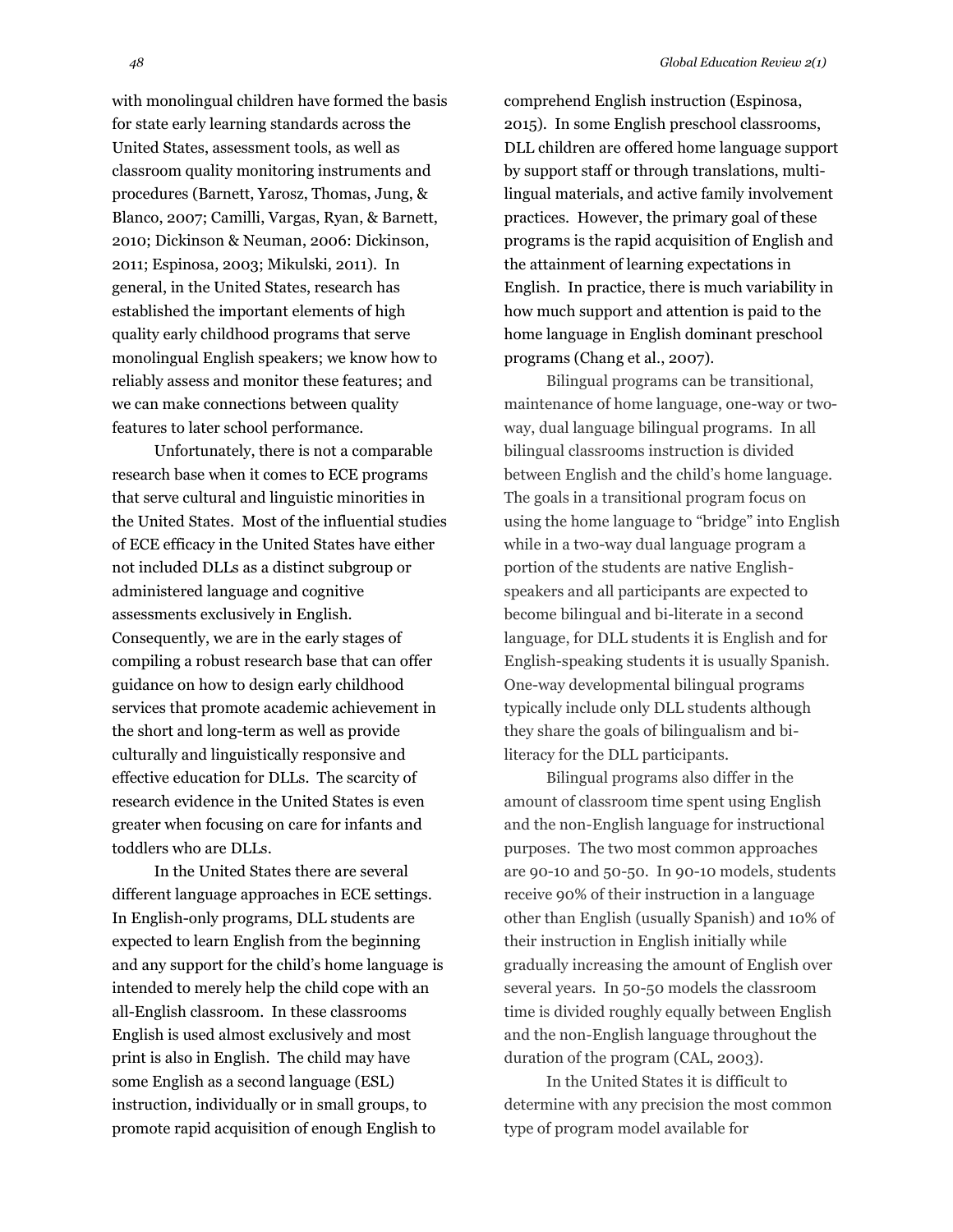linguistically diverse children during the early childhood years. While Head Start does document the racial/ethnic and linguistic status of its young enrollees, most states do not systematically record this information. Two recent studies on the early care experiences and developmental outcomes of dual language learners that both used the nationally representative Early Childhood Longitudinal Study-Birth Cohort (ECLS-B) data set (Winsler, et al., 2014; Espinosa, et al., 2013) have shed some light on the early language exposure of DLLs. Preschool DLLs who attend non-parental ECE are unlikely to hear their home language used in child care settings—particularly those DLLs who attend center-based ECE programs. DLL families in general and those with mothers with more education are more likely to rely on the informality of relative care as opposed to center-based care; young DLLs are more likely to experience interactions in their home language in this type of ECE setting. This cultural and linguistic consistency may be one reason DLL mothers with more education more frequently choose relative care for their young children.

There are several published studies of carefully implemented dual language programs and a growing literature on English language preschool approaches for DLL children (Barnett et al., 2007; Espinosa, 2013). However, when one reviews the state early childhood standards and the state and national preschool program evaluations, it appears that most programs do not implement a systematic approach to English acquisition with careful attention to home language proficiency and development (Espinosa, et al., under review; Gormley et al, 2005; Chang, et al., 2007; Head Start FACES, 2003; Early Head Start Evaluation, 2002; Rodriguez et al., 1995; Winsler et al., 1999). In fact as of 2012, only nine states (AZ, CA, ID, LA, ME, MA, MS, NJ, NY) address best practices for dual language learners in some detail in their guidelines for early childhood education while

20 states mention DLLs in some of their developmental domains and seven states do not mention DLLs at all. In many states, ECE educators are encouraged to respect and incorporate the diversity of families' languages and cultures into the learning environment as the children make progress in acquiring English. However, almost no states provide detailed guidance on when to introduce English, how much English, by whom and for what purposes. Further, few states provide detailed guidance to ECE teachers on how to support home language while they are promoting English language development or offer professional development on specific instructional and interaction strategies.

The decision of which type of program to offer DLL children can be influenced by state regulations, (e.g., Proposition 227 in California which severely limits bilingual programs in K-12), federal regulations, (e.g., Head Start Child Development and Early Learning Framework), program and staff understanding of dual language development, program capacity to support multiple languages, and local parent/community values and priorities. It is clear that almost all ECE state and federal policies and guidelines promote approaches that support both English acquisition and home language development as fundamental to school readiness. What is less clear is the extent to which local ECE programs are able to implement practices that give equal time, attention, and value to each language.

#### **Family Engagement Approaches**

Given the diversity of linguistic and cultural backgrounds of U.S. families combined with the realities of a monolingual ECE workforce and some restrictive language policies, many researchers and policy experts are recommending stronger family engagement practices as a way to support home language maintenance. Families can play a critical role in preserving their home language and culture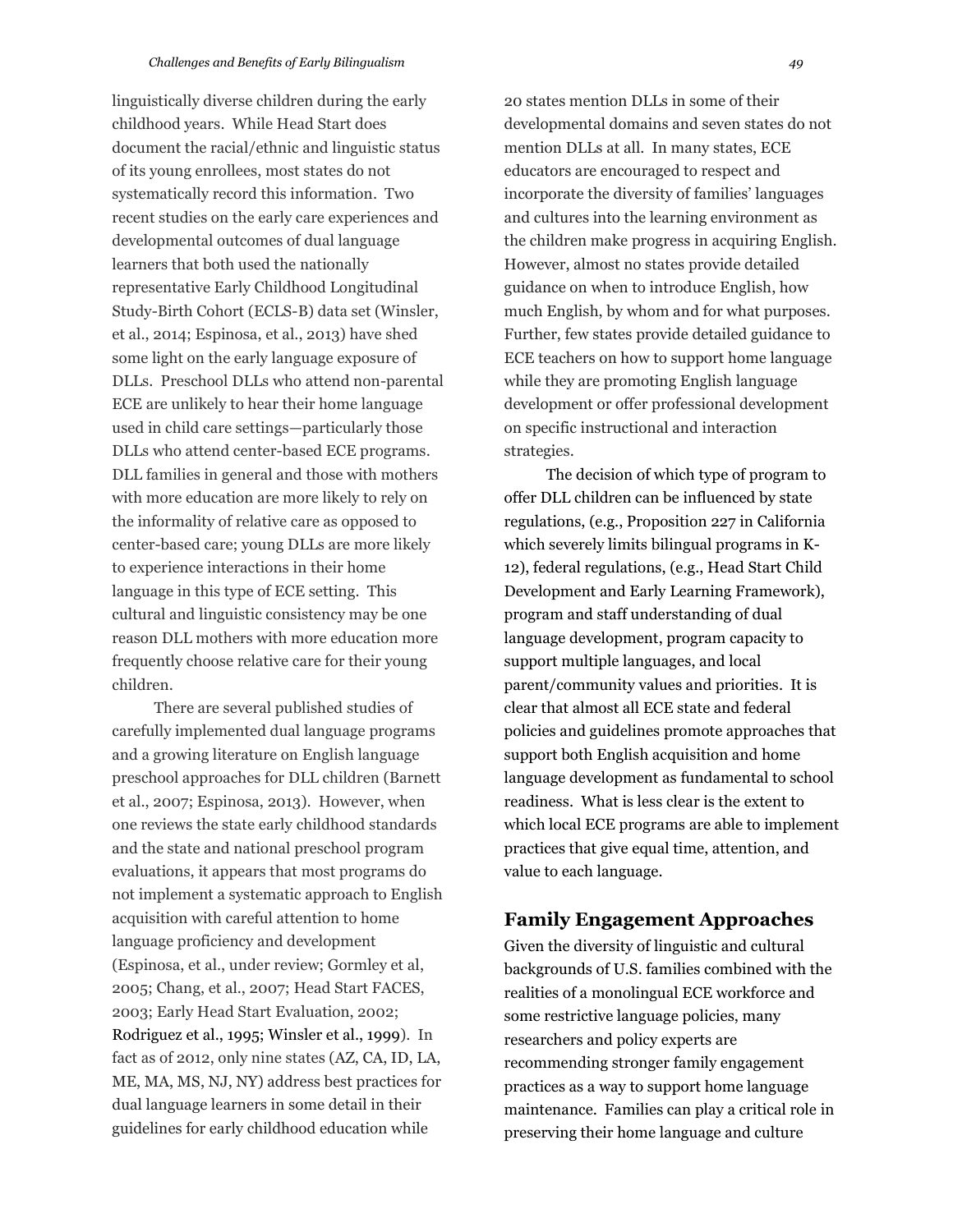(Schwartz, 2010). Strong connections between DLL families and ECE programs have also been shown to promote positive academic achievement (Halgunseth, Jia, & Barbarin, 2013). While immigrant and non-English speaking families face many obstacles in forming successful partnerships with schools, there is emerging research on specific strategies that foster mutually respectful relationships between DLL families and schools.

It is essential that all families be recognized for their strengths and their unique contributions to their children's learning and achievement. Family strengths include their home language(s), their cultural background as well as their personal beliefs, values, and talents. As U.S. ECE programs learn to recognize, embrace, and incorporate these strengths, the goals of early bilingualism and biliteracy can be shared between families and educators. When families are viewed as valuable collaborators and sources of knowledge, strong partnerships can be established. Bilingual families are a great and largely untapped resource in the United States for promoting DLLs' development and improved academic success.

#### **Summary and Conclusions**

In conclusion, we have current and compelling scientific evidence in the United Statesthat young DLL children are quite capable of learning multiple languages during the early childhood years. In fact, they benefit socially, linguistically and cognitively from the language processing skills inherent in acquiring two or more languages. While all children in the United Statesneed to learn English in order to be prepared for rigorous K-12 schooling, it should not supplant or replace ongoing development of the child's home language. There is an urgent need in the United Statesto provide all ECE providers with professional development on the characteristics of young DLL children, their developmental needs, successful family engagement strategies, and most importantly,

specific instructional and assessment strategies that they can implement across ECE settings.

Based on the research reviewed above and these conclusions, the implications for United States' educational policy at the federal, state, and local level are clear and have been summarized well by Castro & Espinosa (2014) and Espinosa (2013):

1) **ECE programs in the United States should intentionally and explicitly promote both the English language development (ELD) of young DLLs and also support continued development of DLLs' home language.**  All young children are capable of learning more than one language if they receive sufficient high quality input in each language; compelling research has shown that becoming bilingual has long-term academic, linguistic, cognitive, social, cultural, and economic benefits—it is an asset.

2) **All state early learning and development standards (ELDS) should be reviewed** to determine if they are appropriate for DLLs. If necessary, state ELDS should be revised to reflect the current research on the development and learning of young dual language learners and eliminate any linguistic or cultural bias to ensure all ECE standards are fair, unbiased, and appropriate for young DLLs.

3) **ALL ECE programs and professional development systems need to systematically integrate the topics of meeting the instructional, academic, social-emotional, and linguistic needs of young DLLs.** In addition, programs will need support in meeting the needs of DLLs with special needs and designing appropriate assessment and accountability systems.

4) **Explicit policies that support bilingualism for all children whenever possible will promote a globally**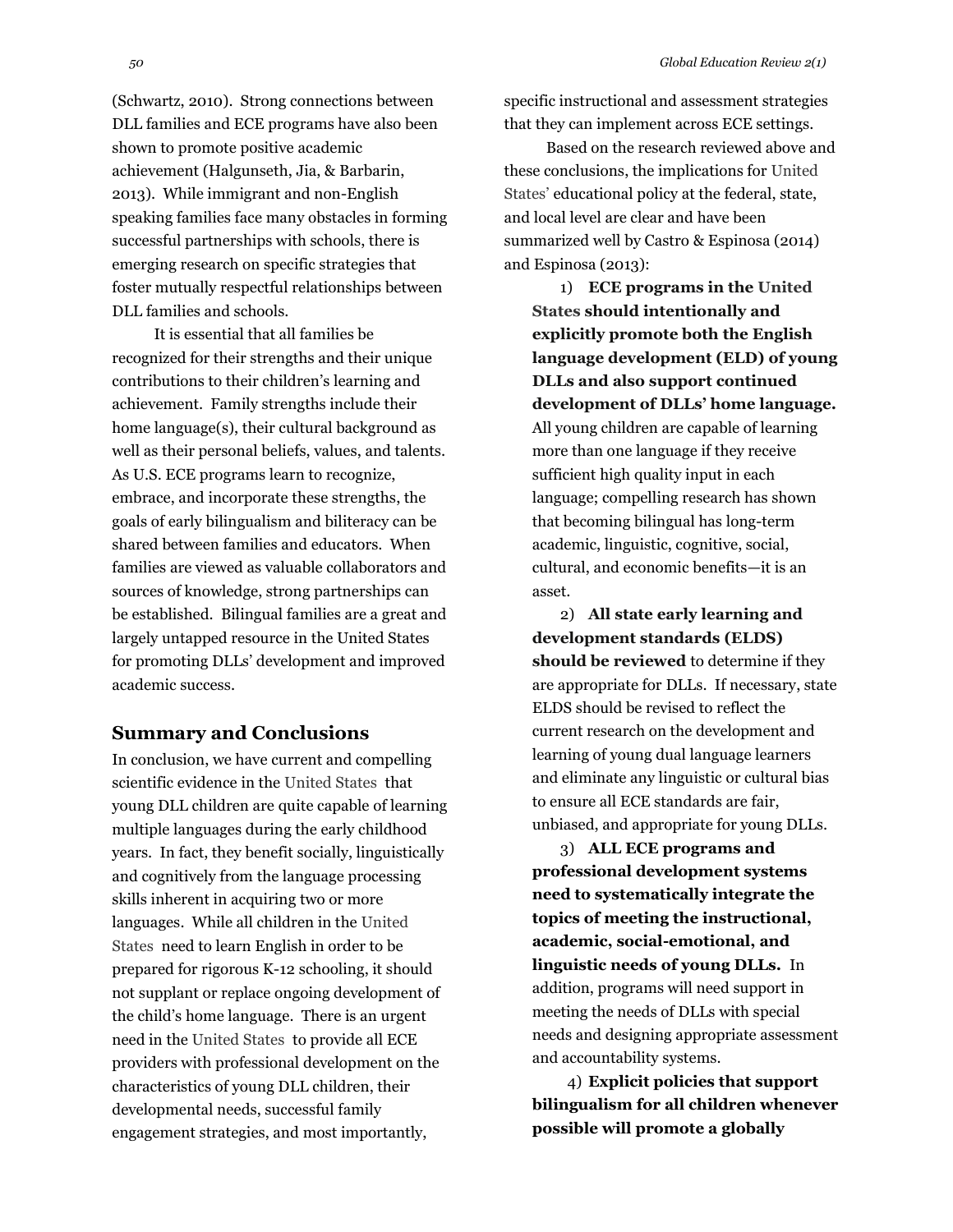**prepared student population should be adopted**. Dual language programs have proven to be an effective language approach for DLL children while also providing many benefits to native English speakers.

5) **Early childhood programs should adopt family engagement practices** that recognize the unique linguistic and cultural strengths of dual language families and learn specific schoolhome strategies that foster important bilingual and biliteracy goals.

6) **Young DLLs should be assessed in each of their languages** because assessing the DLL child only in English will underestimate the child's knowledge, linguistic competence and true abilities. This may require investment in recruiting and retaining both a workforce and assessment specialists who are qualified to conduct bilingual assessments. In addition, linguistically, culturally, and developmentally appropriate assessment tools for young DLLs across all domains of development will need to be developed.

#### **Notes**

1. Education in the United States is funded and regulated primarily by state departments of education. The federal government has a limited role in setting standards or providing funding for prekindergarten programs, therefore each state early care and education system is somewhat unique.

#### **References**

- Barac, R., Bialystok, E., Castro D., & Sanchez, M. (2014). *The cognitive development of young dual language learners: A critical review.* Center for Early Care and Education Research-Dual language Learners, Research Brief #11, Available online at: http://cecerdll.fpg.unc.edu/sites/cecerdll.fpg.unc.ed u/files/imce/documents/3015-Research-Brief-11.pdf
- Barnett, W. S., D. J. Yarosz, J. Thomas, K. Jung, & Blanco, D. 2007. Two-Way and Monolingual Immersion in Preschool Education: An Experimental Comparison. *Early Childhood Research Quarterly* 22 (3), 277–93.
- Byers-Heinlein, K., Burns, T., & Werker, J. F. (2010). The roots of bilingualism in newborns. *Psychological Science*, 21, 343–348.
- Camilli, G., S. Vargas, S. Ryan, & Barnett, W. S.. 2010. Meta-Analysis of the Effects of Early Education Interventions on Cognitive and Social Development. *Teachers College Record* 112 (3), 579–620.
- Castro, D., Garcia, E., Espinosa, L., Genesee, F., Gillanders, C., Hammer, C., LaForett, D., Peisner-Feinberg, E., & Tabors, P. (Under review). *Conceptual framework for the study of dual language learners' development*. Center for Early Care and Education Research-Dual Language learners (CECER-DLL).
- Castro, D. & Espinosa, L.M., (2014, January). Developmental Characteristics of Young Dual Language Learners: Implications for Policy and Practice In Infant and Toddler Care. *Zero to Three*.
- Chang, F., G. Crawford, D. Early, D. Bryant, C. Howes, M. Burchinal, O. Barbarin, R. Clifford, & Pianta, R.. 2007. Spanish Speaking Children's Social and Language Development in Pre-Kindergarten Classrooms. *Early Education and Development* 18 (2), 243–69.
- Conboy, B. (2013). Neuroscience Research: How Experience with One or Multiple Languages Affects the Developing Brain. In *California's Best Practices for Young Dual Language Learners: Research Overview Papers,* Child Development Division, California Department of Education (CDE). Available online at

*[http://www.cde.ca.gov/sp/cd/ce/documents/dllres](http://www.cde.ca.gov/sp/cd/ce/documents/dllresearchpapers.pdf) [earchpapers.pdf](http://www.cde.ca.gov/sp/cd/ce/documents/dllresearchpapers.pdf)*

- Conboy, B. T., & Kuhl, P. K. 2011. Impact of Second-Language Experience in Infancy: Brain Measures of First- and Second-Language Speech Perception. *Developmental Science* 14, 242–48.
- Dickinson, D.K. & Neuman, S. (Eds.), (2006). *Handbook of early literacy research: Vol II.* New York: Guilford Publications.
- Dickinson, D.K. (2011). Teachers' language practices and academic outcomes of preschool children. *Science*, 333, 964 – 967.
- Espinosa, L. (2003). Preschool program quality: What it is and why it matters. National Institute of Early Education Research Policy Brief, 1(1), 1-12.
- Espinosa, L. (2006). The Social, Cultural, and Linguistic Components of School Readiness in Young Latino Children. In L. M.Beaulieu (Ed.), *The Socialemotional Development of Young Children from Diverse Backgrounds*. Baltimore, MD: National Black Child Development Institute Press.
- Espinosa, L. (2007). Curriculum and assessment considerations for young children from culturally, linguistically, and economically diverse backgrounds. *Psychology in the Schools* 423 (8), 837-854.
- Espinosa, L. (2010; 2015 2nd edition). *Getting it Right for Young Children from Diverse Backgrounds:*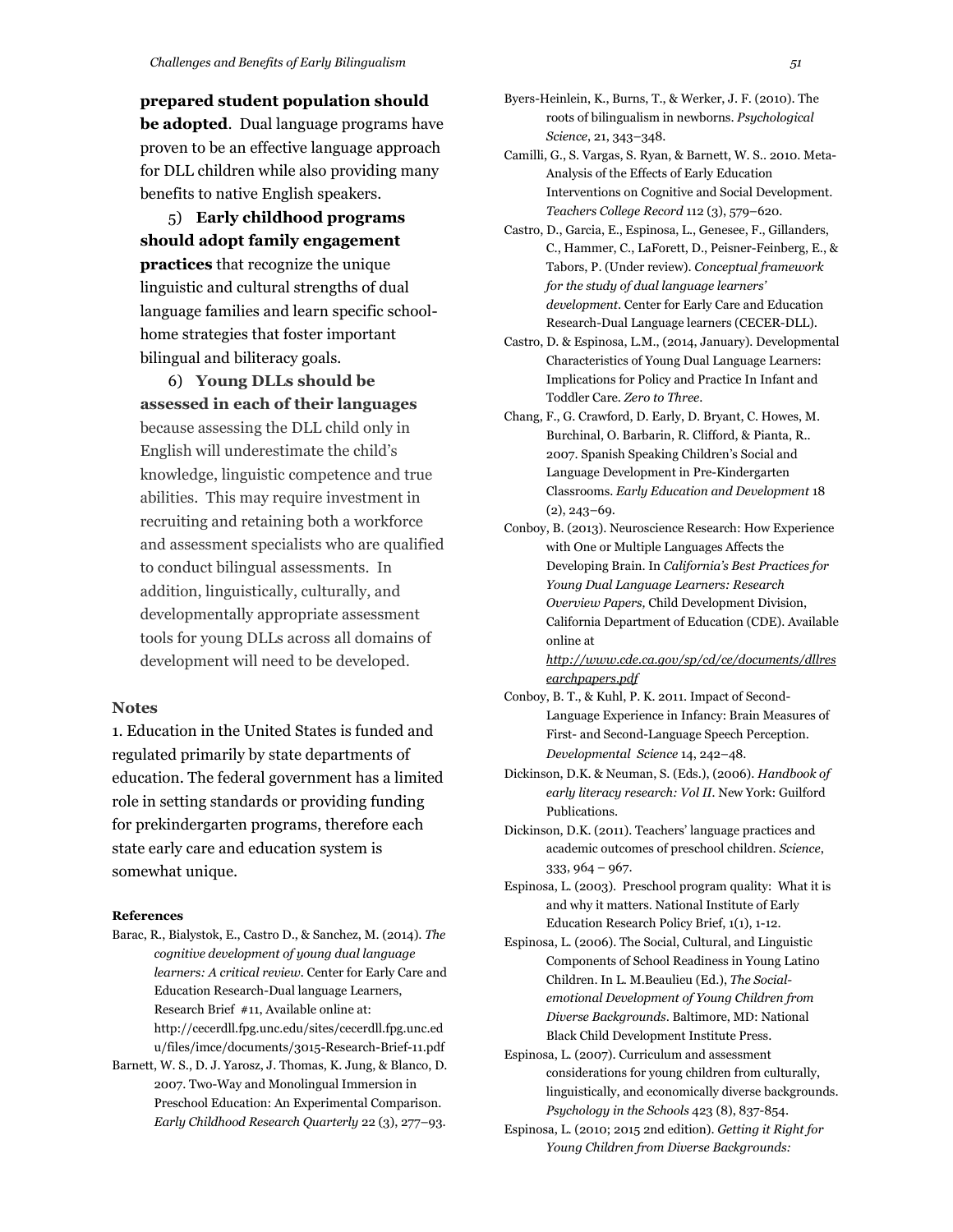*Applying Research to Improve Practice*. Upper Saddle River, NJ: Pearson.

- Espinosa, L. M., Burchinal, M., Winsler, A., Tien, H., Castro, D. C., & Peisner-Feinberg, E. (2013). Child care experiences among dual language learners in the U.S.: Analyses of the Early Childhood Longitudinal Survey-Birth Cohort. San Francisco, CA: Paper presented as part of the symposium Dual Language Learners in Early Care and Education, American Education Research Association Annual Meeting.
- Espinosa, (2013, August). *Challenging Common Myths About Dual Language Learners: An Update to the Seminal 2008 Report*. Foundation for Child Development, Policy Brief No. Ten. Available at, http://fcd-us.org/resources/prek-3rd-challengingcommon-myths-about-dual-language-learnersupdate-seminal-2008-

report?destination=resources%2Fsearch%3Ftopic%3 D3%26authors%3DEspinosa%26keywords%3D%26s ubtopic%3D0

- Garcia, E.E. & Frede, E. (Eds; 2010) *Young Englishlanguage learners: Current research and emerging directions for practice and policy*. New York: Teacher's College Press.
- Garcia E.E. & Nañez, J., (2011). Bilingualism and cognition: Informing research, pedagogy, and policy. (pp. 57- 77). Washington, DC, US: American Psychological Association, vi, 242 Available online at, [http://dx.doi.org/10.1037/12324-003](http://psycnet.apa.org/doi/10.1037/12324-003)
- Gormley, W., & Phillips, D. (2005). The Effects of Universal Pre-K in Oklahoma: Research Highlights and Policy Implications. *The Policy Studies Journal* 33, 65–82.
- Halgunseth, L.,Jia, G., & Barbarin, O. (2013). *Family Engagement in Early Childhood Programs: Serving Families of Dual Language Learners.* In *California's Best Practices for Young Dual Language Learners: Research Overview Papers,* Child Development Division, California Department of Education (CDE). Available online at *http://www.cde.ca.gov/sp/cd/ce/documents/dllres*

Hernandez, D.J., Denton, N.A. & McCartney, S.E. (2009). Children in Immigrant Families: Looking to America's Future. *Social Policy Report* 22 (3), 3–23.

*earchpapers.pdf*

Hernandez, D. J., & Napeirala, J. S. (2012). Children in immigrant families: Essential to America's future. FCD Child and Youth Well-Being Index (CWI) Policy Brief. New York, NY: Foundation for Child Development.

- Hoff, E., Core, C., Place, S., Rumiche, R., Señor, M., & Parra, M. (2012). Dual language exposure and early bilingual development. *Journal of Child Language*, 39, 1-27.
- Kuhl, P., Stevens, E., Hayashi, A., Deguchi, T., Kiritani, S., & Iverson, P. (2006). Infants show a facilitation effect for native language phonetic perception between 6 and 12 months. *Developmental Science*, 9, F13-F21.
- Magnuson, K.A., & Waldfogel, J. (2005). Early childhood care and education: Effects on ethnic and racial gaps in school readiness. *The Future of Children*, *15*(1), 169-196. doi:10.1353/foc.2005.0005
- Marchman, V. A., Martinez-Sussmann, C., & Dale, P. S. (2004). The language-specific nature of grammatical development: Evidence from bilingual language learners. *Developmental Science*, 7, 212–224.
- Migration Policy Institute. (June 2014). Critical choices in post-recession California: Investing in the educational and career success of immigrant youth. Available online at [http://www.migrationpolicy.org/research/critical-](http://www.migrationpolicy.org/research/critical-choices-post-recession-california-educational-career-success-immigrant-youth)

[choices-post-recession-california-educational-career](http://www.migrationpolicy.org/research/critical-choices-post-recession-california-educational-career-success-immigrant-youth)[success-immigrant-youth](http://www.migrationpolicy.org/research/critical-choices-post-recession-california-educational-career-success-immigrant-youth)

- Mistry, R. S., Biesanz, J., *Chien, N.,* Howes, C., & Benner, A. D. (2008). Socioeconomic status, parental investments, and the cognitive and behavioral outcomes of low-income children from immigrant and native households. *Early Childhood Research Quarterly, 23,* 193-212*.*
- National Institute for Early Education Research. (2012). *The State of Preschool 2012.* Rutgers: NIEER.
- Office of Head Start (2011). Head Start Program Facts. Fiscal Year 2011.Washington, DC: Administration for Children and Families, U. S. Department of Health and Human Services.

[http://eclkc.ohs.acf.hhs.gov/hslc/mr/factsheets/doc](http://eclkc.ohs.acf.hhs.gov/hslc/mr/factsheets/docs/hs-program-fact-sheet-2011-final.pdf) [s/hs-program-fact-sheet-2011-final.pdf.](http://eclkc.ohs.acf.hhs.gov/hslc/mr/factsheets/docs/hs-program-fact-sheet-2011-final.pdf)

- Pearson, B. Z., Fernandez, S. C., Lewedeg, V., & Oller, D. K. (1997). The relation of input factors to lexical learning by bilingual infants. Applied Psycholinguistics, 18, 41–58.
- Perreira, K., Chapman, M., G. Stein. (2006). Becoming an American Parent: Overcoming Challenges and Finding Strength in a New Immigrant Latino Community. *Journal of Family Issues*, 27(10), 1383- 1414.
- Petitto, L. A., M. S. Berens, I. Kovelman, M. H. Dubins, L. J. Williams, and M. Shalinsky. 2011. The 'Perceptual Wedge Hypothesis' as the Basis for Bilingual Babies' Phonetic Processing Advantage: New Insights From fNIRS Brain Imaging. *Brain Language* 121 (2): 130– 43. doi:10.1016/j.bandl.2011.05.003.
- Rodríguez, J. L., R. M. Díaz, D. Duran, & Espinosa, L. 1995. The Impact of Bilingual Preschool Education on the Language Development of Spanish-Speaking Children. *Early Childhood Research Quarterly* 10 (4), 475-90.
- Rumberger, R. W., and I. Tran. 2006. *Preschool Participation and the Cognitive and Social Development of Language-Minority Students.* CSE Technical Report 674. Los Angeles: CRESST, UCLA.
- Sandhofer, C. & Uchikoshi, Y. (2013). The Relationship between Dual Language Development and Development of Cognition, Mathematics, Socialemotional Development, and Related Domains. In